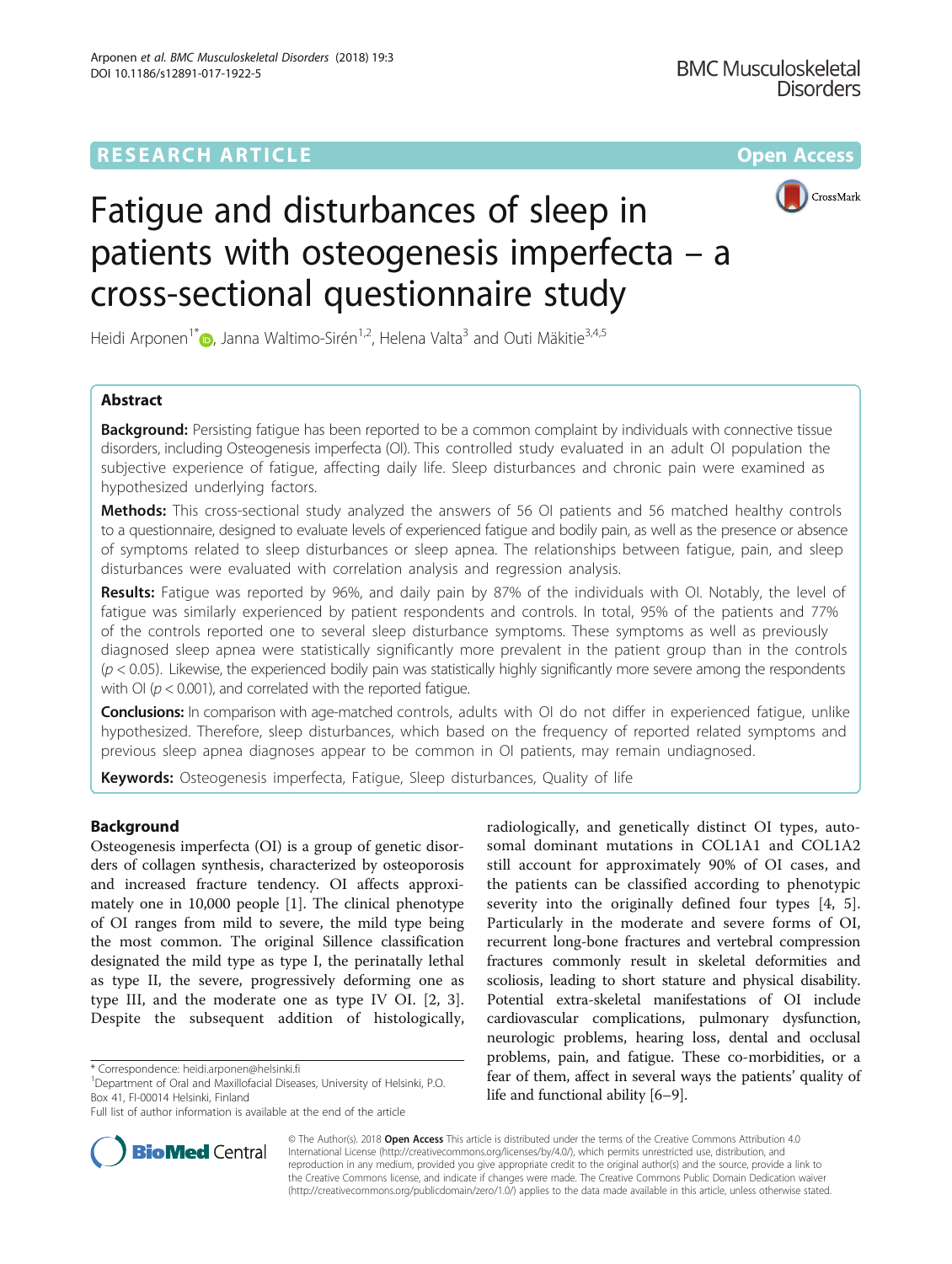The Constitution of World Health Organization (WHO) defines quality of life (QoL) as " individuals' perception of their position in life in the context of the culture and value systems in which they live and in relation to their goals, expectations, standards and concerns". QoL is a broad, multidimensional concept that includes subjective evaluations of both positive and negative aspects of life. OI affects not only the QoL of the patient, but also that of a caregiver. [[8](#page-5-0), [10, 11\]](#page-5-0). Previous research indicates that QoL of individuals with OI is negatively influenced by reduced function due to tiredness and fatigue [[8, 9\]](#page-5-0). Yet, the prevalence and experience of fatigue in patients with OI remains largely unexplored.

The aim of this cross-sectional study was to examine in an adult OI population the subjective experience of fatigue, affecting the patients' everyday life, and to evaluate in particular the level of pain and prevalence of selfreported sleep disturbances, in order to assess their role in excessive daytime sleepiness and fatigue. The hypothesis is that patients with OI in comparison to healthy controls report higher levels of both fatigue and pain, and that pain, poor quality of sleep, and fatigue form a vicious circle, impairing the QoL in OI.

## Methods

The study was approved by the Research Ethics Committee, Helsinki University Hospital. We constructed a custom questionnaire to assess the subjective perception of fatigue, bodily pain, and sleep disturbance symptoms. The questionnaire was posted to the unselected 151 individuals, registered as patient members of the Finnish Osteogenesis Imperfecta Association. Inclusion criteria were diagnosis of OI, and age of 16 years or above. Data were unavailable of those Association members who did not return the study questionnaire.

The survey was presented in the following sequence: (1) Collection of general demographic and anthropometric information, and subjective assessments on experienced daily pain and fatigue (Table [1](#page-2-0)); (2) collection of specific information on symptoms related to fatigue and sleep disturbances (Table [2](#page-2-0)); and (3) qualitative analysis of subjective reports on sleep related problems. Demographic data included age and gender. Height and weight were enquired as anthropometric information, and were used to calculate the body mass index (BMI). Medical information addressed OI type according to Sillence classification, primary means of mobility, medical diagnosis of sleep apnea confirmed by a polysomnography, and sleep disturbance symptoms. Pain and fatigue were evaluated with a visual analogue scale (VAS) from 0 to 10, where 0 is no pain/fatigue and 10 is the worst possible pain/fatigue a person can imagine. To establish the level of general physical impairment and functional performance, ambulation was assessed as walking without aid, walking with crutches, or wheelchair as a primary mode of mobility. The other variables, presented in Table [2](#page-2-0), were dichotomous (yes/no). This study used additional qualitative analysis in order to gain insight into any factor affecting sleep. Qualitative data were collected with one open-ended question:" Do you have other sleep-related problems?". The same questionnaire, excluding anthropometric information to increase unidentifiability of the participants, was completed by 56 age- and gender-matched volunteer controls without OI.

Descriptive data are given as means, ranges, frequencies, and percentages. Height Z-score, reflecting the general severity of the disorder [[12\]](#page-5-0), was calculated and used in the statistical analysis. Pearson and Spearman correlation coefficients were computed, according to the distribution of the data, to assess the relationship between the variables in SPSS (IBM Corp. Released 2015. IBM SPSS Statistics for Windows, Version 23.0. Armonk, NY: IBM Corp.) The relationship between sleep disturbance symptoms and fatigue was evaluated by means of logistic regression analysis. Explanatory variables were: diagnosed sleep apnea, snoring, pauses of breathing during sleep, restless sleep, grinding of teeth during sleep, recurrent nightmares, daytime sleepiness, likelihood of dozing, dysphagia, difficulties of concentration, nocturia, and restless legs. Two-sample t-test and chi-square test were used to compare the responses of the patients and controls.

# Results

The study group comprised 56 individuals with OI completing the survey (37% of those who received the questionnaire), and 56 healthy controls. Of the respondents, 39 had a classified OI, and of them 22 had type I (mild), 7 had type IV (moderate), and 10 had type III OI (severe) (Table [1\)](#page-2-0). Altogether 17 reported OI type to be unknown. Of the respondents, 41 were females and 15 males. Their age distribution showed that middle-aged and older individuals were active participants. In total, 20% of the respondents were in the age range of 16– 29 years old, 32% were in the age range of 30–49 years, and 48% were aged 50 years or more. Mean age was somewhat lower in those with severe OI (34 years) compared to those with mild OI type (48 years). The majority of the respondents walked unaided (55%). Those with a more severe OI type utilized more often mobility aids. Wheelchair was the primary means of mobility for 19 patients (34%).

Table [1](#page-2-0) outlines the notable variation in the reported current bodily pain and fatigue, with an average score of 5 for fatigue and 4 for pain for the patient group, corresponding to a moderate intensity of fatigue and pain. Fatigue and bodily pain were positively correlated  $[r(55) = 0.29, p = 0.034]$ . No correlation between bodily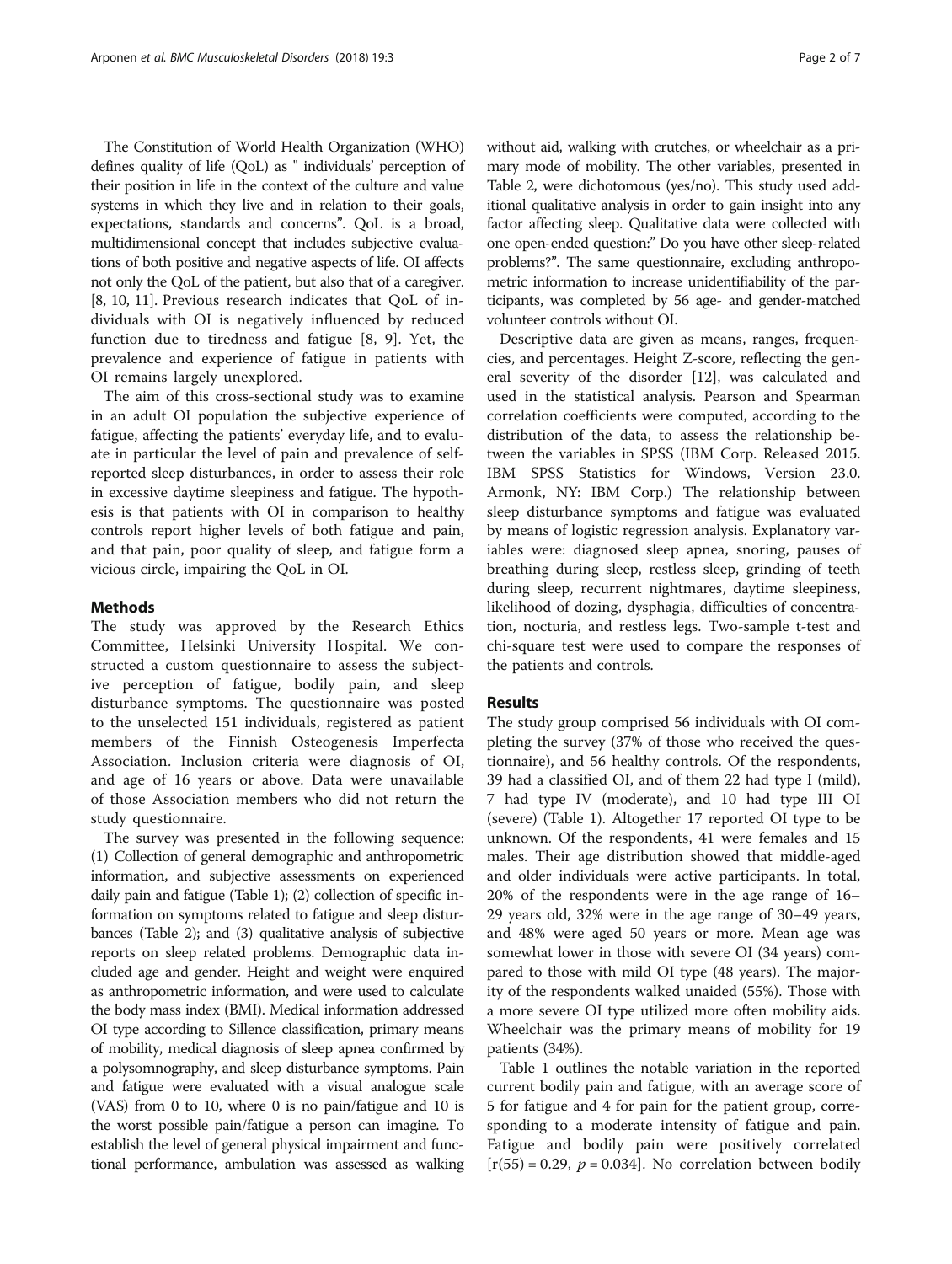<span id="page-2-0"></span>Table 1 Characteristics of the Osteogenesis imperfecta (OI) patient cohort, sub-grouped by OI type, and of the healthy controls

|                                         | All                 | Mild type          | Moderate type      | Severe type        | Unknown type       | Controls       |
|-----------------------------------------|---------------------|--------------------|--------------------|--------------------|--------------------|----------------|
| Number of participants                  | 56                  | 22                 |                    | 10                 |                    | 56             |
| Age range in years (mean)               | $16 - 75(47)$       | $19 - 75(48)$      | $26 - 55(43)$      | $18 - 52(33)$      | $16 - 71(54)$      | $16 - 75(44)$  |
| Females/males                           | 41/15               | 19/3               | 7/0                | 5/5                | 10/7               | 41/15          |
| Height range in meters (mean)           | $0.80 - 1.75(1.45)$ | $1.47 - 1.75(1.6)$ | $0.80 - 1.65(1.3)$ | $0.80 - 1.33(1.1)$ | $1.10 - 1.75(1.5)$ | <b>NA</b>      |
| Body mass index, mean                   | 29                  | 27                 | 28                 | 36                 | 29                 | <b>NA</b>      |
| Ambulation (no aid/crutches/wheelchair) | 31/5/19             | 19/2/1             | 3/0/3              | 0/0/8              | 9/3/8              | 56/0/0         |
| Bodily pain range (mean)                | $0 - 10(4)$         | $0 - 9(4)$         | $0 - 10(4)$        | $0 - 5(2.3)$       | $0 - 9(4)$         | $0 - 9(2)^{a}$ |
| Fatigue range (mean)                    | $0 - 10(5)$         | $2 - 10(6)$        | $2 - 8(5.8)$       | $1 - 7(2.9)$       | $0 - 8(5)$         | $0 - 8(4)$     |
| Diagnosed sleep apnea                   | 8                   |                    |                    | 2                  | 3                  |                |

NA data not requested

<sup>a</sup>the difference, as compared to patient group mean, is statistically highly significant as  $p < 0.001$ 

pain and severity of OI was found, whereas fatigue and severity of OI were negatively correlated  $[r_s(38) =$  $-0.34$ ,  $p = 0.037$ , indicating more reports of severe fatigue among those with a mild OI type. In the youngest patient age-group, the average score was 2 for pain and 4 for fatigue. In the age-group of 30– 49 year-olds, the average score was 4 for pain and 5 for fatigue. In the oldest age group, the average scores for pain and fatigue were 5.

Of the 54 participants with OI, who responded to the dichotomous question about the presence or absence of sleep apnea, eight (15%) had diagnosed sleep apnea and used a positive airway pressure ventilator during sleep. Yet of the remaining 46 without diagnosis of sleep apnea, as many as 44 (96%) reported one or more sleep disturbance related symptoms, daytime sleepiness (in 81%) being the most common one (Table 2). BMI and height Z-score showed a negative correlation  $[r(56) =$ −0.38,  $p = 0.004$ , implying that the more severe the OI

is, the higher the BMI. No correlation was found between height Z-score and presence of sleep apnea. In contrast, BMI correlated positively with sleep apnea  $[r<sub>s</sub>(54) = 0.28, p = 0.043]$ . The average scores for fatigue and pain were similar in the eight patients with sleep apnea diagnosis and those without a diagnosis (5 for fatigue and 4 for pain).

Logistic regression analysis showed that in patients with OI, a risk of higher levels of fatigue correlated with daytime sleepiness (OR 3.8; 95%CI: 1.77–6.01;  $p = 0.001$ ) but the risk was not associated with the other sleep disturbance symptoms. Those OI respondents with pauses of breathing during sleep had significantly more frequently diagnosed sleep apnea  $[r_s(42) = 0.46, p = 0.002]$ , habit of snoring  $[r_s(42) = 0.51, p = 0.001]$ , and high likelihood of dozing  $[r_s(41) = 0.47, p = 0.002]$ , as can be anticipated. In contrast, pauses of breathing and daytime sleepiness did not show a correlation  $[r_s(40) = 0.25,$  $p = 0.117$ .

Table 2 Prevalence of self-reported symptoms related to sleep-disturbances and sleep apnea among the respondents in the Osteogenesis imperfecta patient cohort and controls

|                                  | Number of patients<br>with symptoms (%)<br>$N = 56$ | Number of controls<br>with symptoms (%)<br>$N = 56$ | Significance of difference<br>between the study groups<br>(Chi-Square test) |
|----------------------------------|-----------------------------------------------------|-----------------------------------------------------|-----------------------------------------------------------------------------|
| Snoring                          | 32/52 (62)                                          | 15/54 (28)                                          | 11.1 $p = 0.001$                                                            |
| Pauses of breathing during sleep | 13/42 (31)                                          | 3/54(6)                                             | 9.9 $p = 0.002$                                                             |
| Restless sleep                   | 43/55 (78)                                          | 23/54(43)                                           | 12.9 $p < 0.001$                                                            |
| Grinding of teeth during sleep   | 22/52 (42)                                          | 23/55(42)                                           | Non-significant                                                             |
| Recurrent nightmares             | 16/50(32)                                           | 2/55(4)                                             | 13.3 $p < 0.001$                                                            |
| Daytime sleepiness               | 43/53 (81)                                          | 34/56 (61)                                          | 5.6 $p = 0.018$                                                             |
| Likelihood of dozing             | 14/52 (27)                                          | 5/56(9)                                             | 6.3 $p = 0.012$                                                             |
| Dysphagia                        | 17/51(33)                                           | 1/55(2)                                             | 20.0 $p < 0.001$                                                            |
| Difficulties of concentration    | 24/50 (48)                                          | 6/54(11)                                            | 16.6 $p < 0.001$                                                            |
| Nocturia                         | 15/51 (29)                                          | 5/54(9)                                             | 5.8 $p = 0.016$                                                             |
| Restless legs                    | 19/51 (37)                                          | 8/54(15)                                            | 10.0 $p = 0.002$                                                            |
| Diagnosed sleep apnea            | 8/54(15)                                            | 1/55(2)                                             | 5.4 $p = 0.020$                                                             |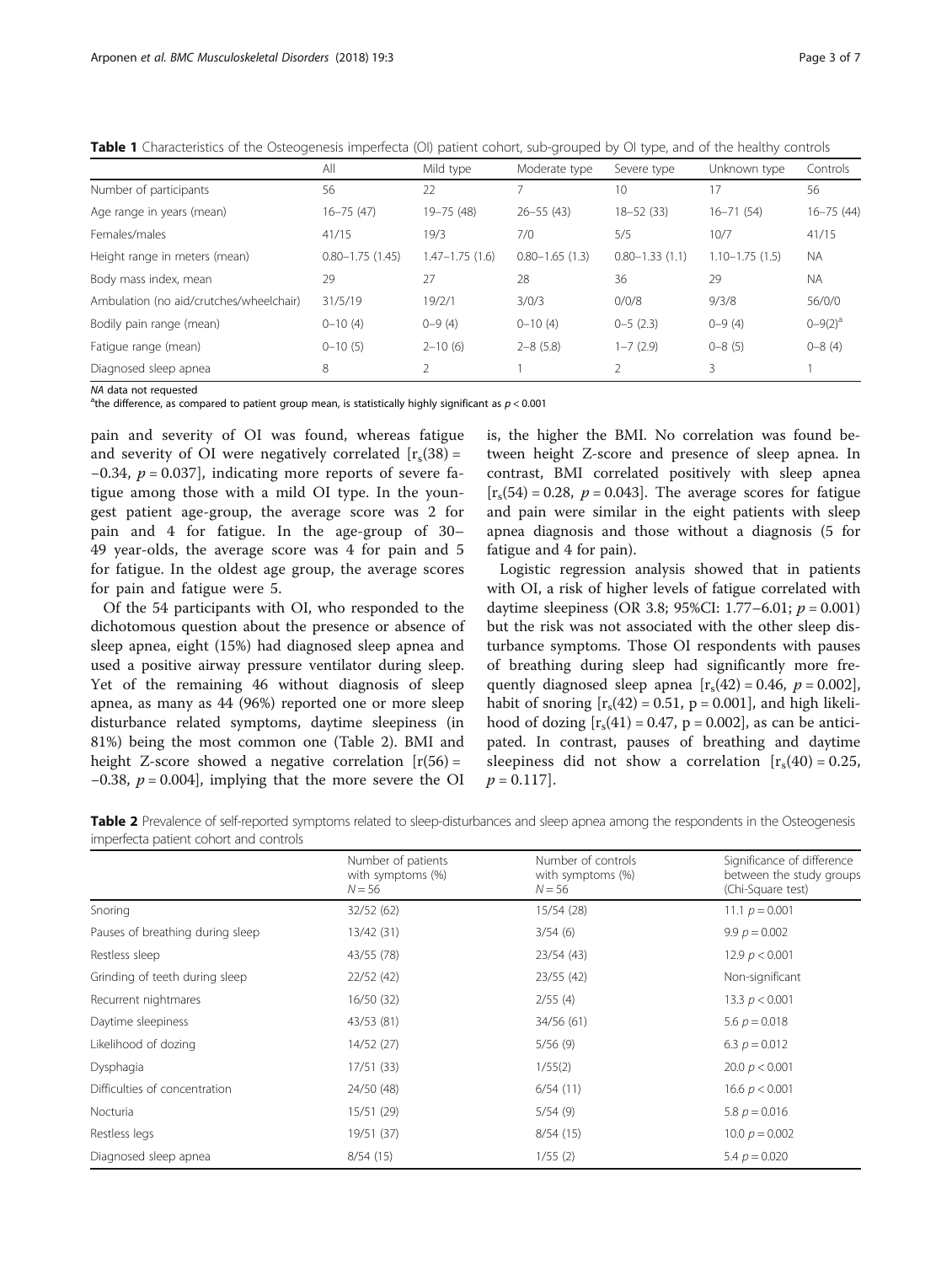OI patients were afflicted by statistically significantly more severe bodily pain than the controls  $(t_{102} = 4.6, p <$ 0.001), whereas the level of experienced fatigue did not differ significantly between the patient and control groups. Among the controls, the average scores for fatigue were similar in all age groups; 3.4 for those aged 29 years or below, 3.8 for those between 30 and 49 years, and 3.7 for those aged 50 years or above. Of the controls, 73% reported symptoms related to sleep disturbances. Statistically significantly more common in the OI patient group than in the controls were snoring, pauses of breathing during sleep, restless sleep, recurrent nightmares, daytime sleepiness, likelihood of dozing, dysphagia, difficulties of concentration, nocturia, and restless legs, whereas grinding of teeth during sleep was equally prevalent (Table [2](#page-2-0)).

In addition, answers to the open-ended question revealed that eleven respondents with OI suffered from frequent awakenings and four from difficulties in falling asleep. Other reported sleep disturbances among the OI patients were insomnia, nocturnal sweating, paininduced awakening, numbness of limbs and cranium, depression, anxiety, and awakening by a feeling of falling or choking. One healthy control detailed nocturnal sweating, and another foot spasms as sleep-related disruptive events.

# **Discussion**

This study found self-reported fatigue of various severity in 96% of individuals with OI. Fatigue was similarly experienced by respondents of all ages. Altogether 76% of the patients also reported symptoms that suggest the presence of a sleep disturbance such as sleep apnea. Daily pain was reported by 87% in the patient cohort. The older patients reported more severe pain than the younger ones. A subjective feeling of fatigue was interestingly an equally current complaint in the control group. Among the control respondents experiencing fatigue, 86% also reported at least one symptom related to sleep disturbances.

Fatigue is considered a more long-term condition than somnolence [[13](#page-5-0)]. It can have multiple physical and mental causes. Fatigue appears to be a common finding in patients with connective tissue disorders when compared to the general population [[14\]](#page-5-0). In patients with Marfan and Ehlers-Danlos syndromes higher levels of fatigue have been shown to be associated with chronic pain [[14, 15](#page-5-0)]. Similarly, in our patient cohort, the severities of fatigue and pain were expectedly positively correlated. To our knowledge, the underlying causes of fatigue, apart from physical fitness, had not previously been studied in OI population.

Presumably low muscle function and level of physical activity contribute to fatigue. Restrictions of physical and pulmonary dysfunction may lead to decreased functional ability, and furthermore aggravate fatigue in individuals with OI. In patients with mild OI (type I), no pulmonary or cardiac symptoms at rest are normally present. Previous studies, however, show that muscle size, exercise tolerance and muscle strength are significantly reduced in patients with OI [\[16](#page-5-0)–[20\]](#page-5-0). On the other hand, training has been shown to improve aerobic capacity and muscle force, and to reduce the level of subjective fatigue in children with mild and moderate OI types [[21\]](#page-5-0). In the light of previous studies, our finding of lower average fatigue score in the individuals with severe OI type, in contrast to those with mild type, was unexpected. It is still unclear how the fatigue and severity of OI relate to each other. One possible explanation for our seemingly contradictory finding could be that those individuals with mild OI type might have higher social participation level than those with severe type. The following hypothetical assumption would be that for instance occupational participation alongside general population demands considerable effort, leading to exhaustion. In addition, importantly, respondents with mild OI were on average 14 years older than those with severe type, which might contribute to their fatigue level - although the reported fatigue among the control group did not correlate with respondents' age, emphasizing the subjective aspect of fatigability. In patients with OI, we found the severity of fatigue not correlating with the presence of sleep disturbance symptoms other than daytime sleepiness.

Chronic pain is intertwined with insomnia, psychological distress, difficulties in falling asleep, and frequent arousal [[22](#page-5-0), [23\]](#page-5-0). Our results agree with these findings. Insomnia, defined as a difficulty of falling asleep or staying asleep, was reported by 25% of the patient respondents in our cohort in the answers to the open-ended question. All of them were also suffering from a generalized pain. Interestingly however, the two patients who declared having anxiety and depression reported low scores for fatigue and pain. The answers obtained from the open-ended question are consistent with the trend of the quantitative data results, indicating a considerable variability and subjectivity of the experience of pain and fatigue.

Individuals with varying severity of OI face several QoL challenges across their lifespan. OI is conjoint with high prevalence of co-morbidities in musculoskeletal, auditory, pulmonary, and endocrine systems, as well as dental problems and physical appearance alterations, all of which are factors that can affect individuals' QoL [\[9](#page-5-0)]. Earlier studies have revealed that adults with OI experience lower physical QoL but similar or higher levels of mental QoL than the general population [[24](#page-5-0)].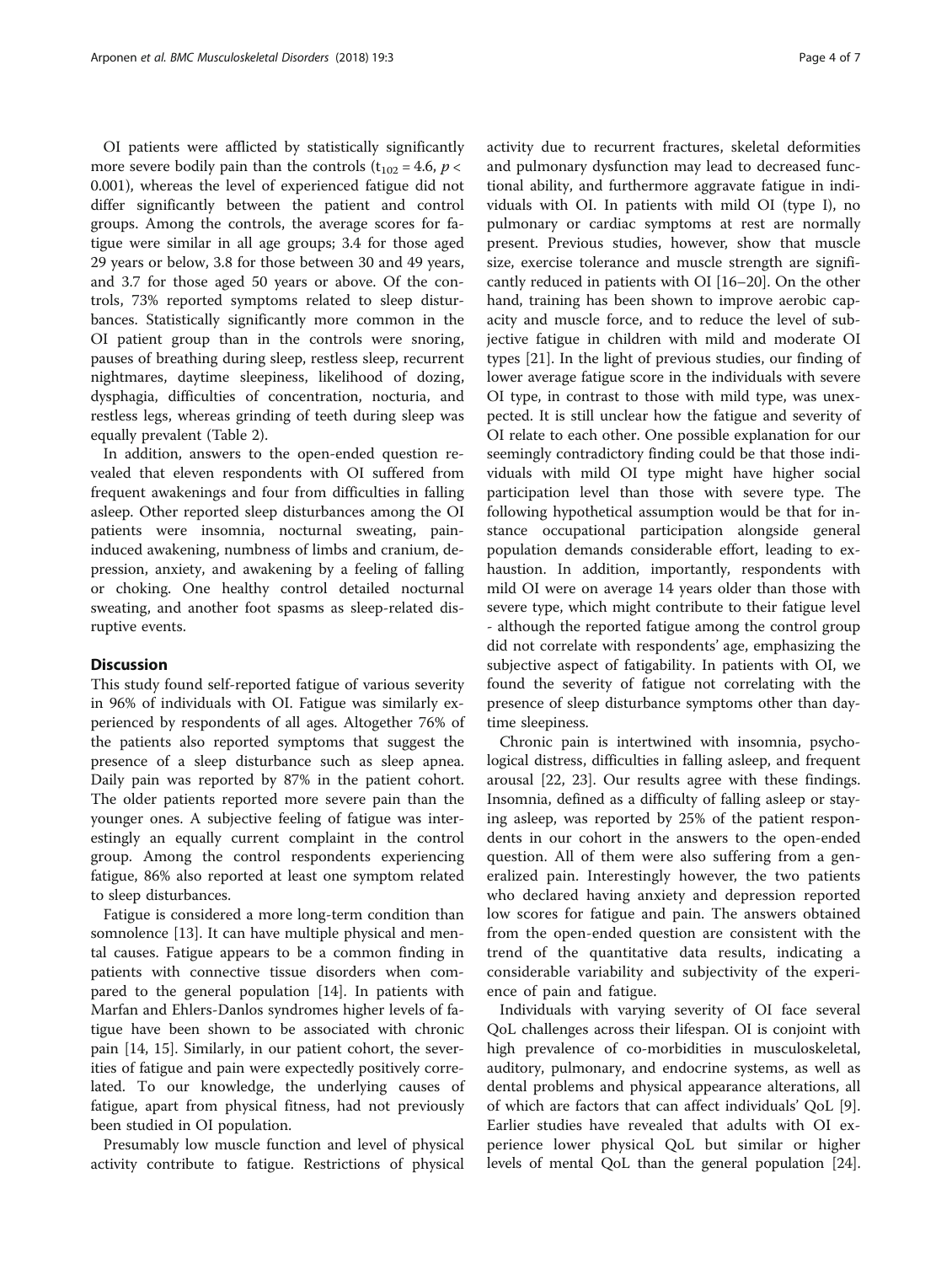<span id="page-4-0"></span>The severity of OI has been found to correlate with worsening of QoL. Experiencing pain, isolation, activity limitations and participation limitations have been shown to negatively affect QoL in OI. High scholastic competence has been found in children and adults with OI. The risk of fractures is an important concern faced by both adults and children [\[11, 24\]](#page-5-0). This study found several of the previously mentioned QoL risk factors, such as experienced pain and activity limitations in the OI population.

Sleep apnea is a sleep disorder characterized by pauses in breathing or instances of shallow or infrequent breathing during sleep. Sleep apnea is classified as central, obstructive, or mixed. The diagnosis of sleep apnea is based on the conjoint evaluation of clinical symptoms and of the results of a polysomnography as apneic events per hour of sleep [[25\]](#page-5-0). Many of the symptoms of sleep apnea are non-specific and can have other possible causes. Sleep apnea affects roughly 3% of middle-aged men and 2% of women in Finland [\[26\]](#page-5-0). In comparison, a self-reported 14% prevalence of sleep apnea in an adult OI population in US has been reported [\[9](#page-5-0)]. Similarly, in our cohort, 15% of the respondents had a diagnosed sleep apnea, confirmed by a polysomnography. General factors predisposing to sleep apnea are obesity, snoring, male gender, advanced age, structural abnormalities in the nose and pharynx, nasal obstruction, small or receding lower jaw, functional factors such as small lung capacity, and unstable ventilatory control during sleep [[27, 28\]](#page-5-0). In our OI cohort, BMI exceeded the WHO diagnostic threshold for obesity (30 kg/m<sup>2</sup>) in 33%. The use of BMI-measure can be misleading in individuals with scoliosis and lower extremity deformities that lead to loss of height, since the index is a height-related measure. Location of fat deposition, especially anterolateral to the upper airway, is more important than BMI in regard to risk for obstructive sleep apnea (OSA) [\[29](#page-5-0)]. Findings on the association between BMI and excessive daytime sleepiness are inconsistent in the literature when the effect of OSA is not considered [\[30](#page-5-0), [31](#page-5-0)]. Daytime sleepiness has been associated with depression, nocturia, and metabolic factors more strongly than with sleep-disordered breathing or sleep disruption per se. Individuals with sleep apnea are not always pathologically sleepy [\[30](#page-5-0), [32](#page-5-0)].

Snoring was reported by 62% of the OI respondents. Snoring is a poor predictor of sleep apnea due to its commonness in the general population. Of men 35–45% and of women 15–28% report habitual snoring. The absence of snoring, however, makes apnea unlikely; only 6% of apnea patients do not snore [[29](#page-5-0)]. Insomnia and restless legs syndrome are each clinically significant in 5–10% of adults in general population, and an average incidence of 23% of respiratory-related leg movements has been documented in a sleep apnea cohort [\[33](#page-5-0)–[35](#page-6-0)]. According to this study, insomnia and restless legs are more frequent in OI population than among unaffected peers.

This study presented with several strengths and limitations. We used a mixed-method subjective self-evaluation approach, using a non-validated detailed questionnaire for not to miss any data that might help us to understand the subjective experience of fatigue. The visual analogue scale (VAS) is a simple and frequently used method for assessment of intensity of pain [[36](#page-6-0)]. Similarly, VAS has been shown to be a valid and reliable instrument for the quantitative assessment of fatigue in both healthy subjects and in patients who complain of poor-quality sleep [\[37\]](#page-6-0). The possible use of psychoactive drugs affecting sleep was not documented. Without knowledge of the pharmaceutical history of the patients, the association of possible bisphosphonate treatment and experienced bodily pain could not be evaluated. The younger patients and those with severe OI are more likely to have been treated with bisphosphonates that have been shown to be effective in reducing bone pain and fatigue [[38](#page-6-0), [39](#page-6-0)]. The study population was limited due to the rarity of OI. Although the disease equally affects both genders, females were more active than males in participating. Possible response bias cannot be evaluated, as the investigators did not have access to the entire target population's characteristics and medical history. It is likely that those with more symptoms were more likely to participate. However, more than one third of the target population responded and the frequency of symptoms was very high, indicating that the studied symptoms involve a significant proportion of the entire OI population.

# Conclusions

From the outcome of our investigation it is possible to conclude that sleep disturbances are relatively common symptoms in adults with OI, and more prevalent in adults with OI than in the general population. Subjective feeling of fatigue was equally experienced among the healthy controls and in patients with OI. There are several possible explanations for this result. Persistent fatigue that affects day-to-day life was experienced by respondents of all ages. The data gathered show that 76% of those OI patients suffering from fatigue also reported symptoms that suggest the presence of a sleep disturbance such as sleep apnea. However, only 15% of the respondents with OI had a sleep apnea diagnosis. Therefore, further studies of the true prevalence, causes, and characteristics of sleep disturbances in OI population would be of interest.

# Additional file

[Additional file 1:](dx.doi.org/10.1186/s12891-017-1922-5) Fatigue and disturbances of sleep in patients with Osteogenesis imperfecta –survey questionnaire. (DOCX 102 kb)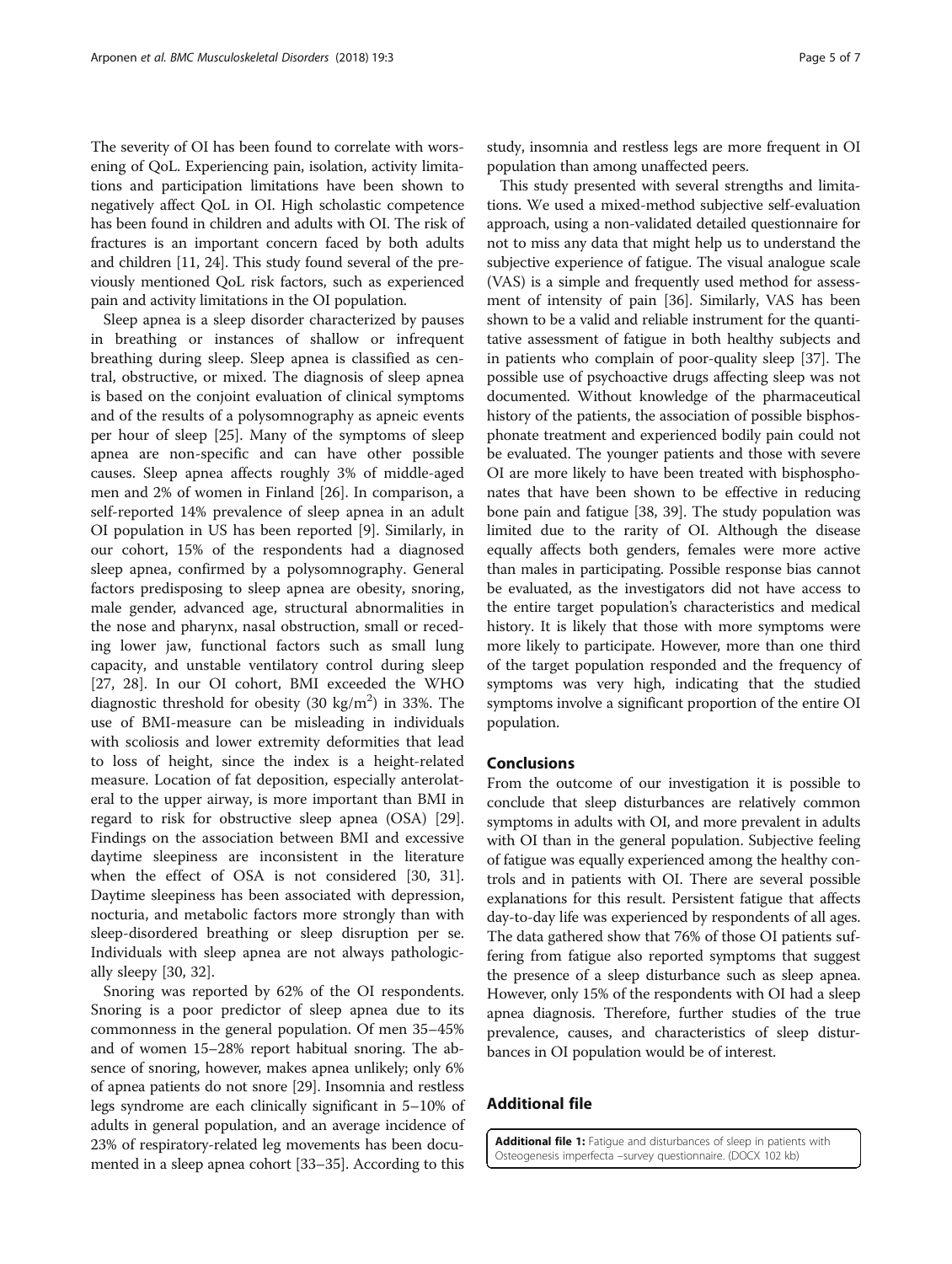## <span id="page-5-0"></span>Abbreviations

OI: Osteogenesis imperfecta; OSA: Obstructive sleep apnea; QoL: Quality of life

#### Acknowledgements

The authors thank Finnish Osteogenesis imperfecta Association for the collaboration.

#### Funding

This study was financially supported by Academy of Finland, Sigrid Jusélius Foundation, Novo Nordisk Foundation, and Folkhälsan Research Foundation. None of the funding bodies had any role in the design of the study and collection, analysis, and interpretation of data and in writing the manuscript.

#### Availability of data and materials

The datasets generated and/or analysed during the current study are not publicly available due to patient confidentiality but are available from the corresponding author on reasonable request The questionnaire used in the study is provided online as an Additional file [1](#page-4-0).

#### Authors' contributions

Study design: HA, HV, JWS, and OM. Acquisition of data: HA. Data analysis: HA and JWS. Interpretation of data: HA, HV, JWS, and OM. Drafting manuscript: HA. Revising manuscript content: HV, JWS, and OM. All authors read and approved the final manuscript.

#### Ethics approval and consent to participate

Ethical approval: The study was approved by the Research Ethics Committee, Helsinki University Hospital. All procedures performed were in accordance with the ethical standards of the institutional and with the 1964 Helsinki declaration and its later amendments or comparable ethical standards. Informed consent was obtained from all individual participants included in the study. As decided by the Research Ethics Committee, Helsinki University Hospital, an additional parental consent was not required for the participants aged 16 and 17.

#### Consent for publication

Not applicable

# Competing interests

The authors declare that they have no competing interests.

## Publisher's Note

Springer Nature remains neutral with regard to jurisdictional claims in published maps and institutional affiliations.

#### Author details

<sup>1</sup>Department of Oral and Maxillofacial Diseases, University of Helsinki, P.O. Box 41, FI-00014 Helsinki, Finland. <sup>2</sup>Department of Oral and Maxillofacial Diseases, Helsinki University Hospital, Helsinki, Finland. <sup>3</sup>Children's Hospital, University of Helsinki and Helsinki University Hospital, Helsinki, Finland. <sup>4</sup>Folkhälsan Research Center, Helsinki, Finland. <sup>5</sup>Center for Molecular Medicine, Karolinska Institutet, and Department of Clinical Genetics, Karolinska University Hospital, Stockholm, Sweden.

# Received: 29 August 2017 Accepted: 22 December 2017 Published online: 08 January 2018

#### References

- Rauch F, Glorieux FH. Osteogenesis imperfecta. Lancet. 2004;363(9418):1377-85.
- 2. Sillence DO, Rimoin DL, Danks DM. Clinical variability in osteogenesis imperfecta-variable expressivity or genetic heterogeneity. Birth Defects. 1979;15:113–29.
- 3. Sillence DO, Senn A, Danks DM. Genetic heterogeneity in osteogenesis imperfecta. J Med Genet. 1979;16:101–16.
- 4. Thomas IH, DiMeglio LA. Advances in the classification and treatment of osteogenesis imperfecta. Curr Osteopor Rep. 2016;14(1):1–9.
- Van Dijk FS, Byers PH, Dalgleish R, Malfait F, Maugeri A, Rohrbach M, et al. EMQN best practice guidelines for the laboratory diagnosis of osteogenesis imperfecta. Eur J Hum Genet. 2012;20:11–9.
- 6. Basel D, Steiner RD. Osteogenesis imperfecta: recent findings shed new light on this once well-understood condition. Genet Med. 2009;11(6):375–85.
- 7. Wekre LL, Kjensli A, Aasand K, Falch JA, Eriksen EF. Spinal deformities and lung function in adults with osteogenesis imperfecta. Clin Respir J. 2014;8:437–43.
- 8. Hill CL, Baird WO, Walters SJ. Quality of life in children and adolescents with osteogenesis imperfecta: a qualitative interview based study. Health Qual Life Out. 2014;12:54.
- 9. Tosi LL, Oetgen ME, Floor MK, Huber MB, Kennelly AM, McCarter RJ, et al. Initial report of the osteogenesis imperfecta adult natural history initiative. Orphanet J Rare Dis. 2015;10:146.
- 10. Vanz AP, Félix TM, Rocha NS, Schwartz IVD. Quality of life in caregivers of children and adolescents with osteogenesis imperfecta. Health Qual Life Out. 2015;13:41.
- 11. Tsimicalis A, Denis-Larocque G, Michalovic A, Lepage C, Williams K, Yao TR, et al. The psychosocial experience of individuals living with osteogenesis imperfecta: a mixed-methods systematic review. Qual Life Res. 2016;25(8):1877–96.
- 12. Borodulin K, Levälahti E, Saarikoski L, Lund L, Juolevi A, Grönholm M, et al. National Finriski health study. National Institute for Health and Welfare. Report. 2013;022:2.
- 13. Shen J, Barbera J, Shapiro CM. Distinguishing sleepiness and fatigue: focus on definition and measurement. Sleep Med Rev. 2006;10(1):63–76.
- 14. Scheper MC, Juul-Kristensen B, Rombaut L, Rameckers EA, Verbunt J, Engelbert RH. Disability in adolescents and adults diagnosed with hypermobility related disorders: a meta-analysis. Arch Phys Med Rehab. 2016;97:2174–87.
- 15. Bathen T, Velvin G, Rand-Hendriksen S, Robinson HS. Fatigue in adults with Marfan syndrome, occurrence and associations to pain and other factors. Am J Med Genet. 2014;164A:1931–9.
- 16. Takken T, Terlingen HC, Helders PJ, Pruijs H, Van der Ent CK, Engelbert RH. Cardiopulmonary fitness and muscle strength in patients with osteogenesis imperfecta type I. J Pediatr. 2004;145(6):813–8.
- 17. Gentry BA, Ferreira JA, McCambridge AJ, Brown M, Phillips CL. Skeletal muscle weakness in osteogeneis imperfecta mice. Matrix Biol. 2010;29:638–44.
- 18. Veilleux L-N, Lemay M, Pouliot-Laforte A, Cheung MS, Glorieux FH, Rauch F. Muscle anatomy and dynamic muscle function in osteogenesis imperfecta type I. J Clin Endocrinol Metab. 2014;99(2):E356–62.
- 19. Pouliot-Laforte A, Veilleux L-N, Rauch F, Lemay M. Physical activity in youth with osteogenesis imperfecta type I. J Musculoskel Neuron Interact. 2015;15(2):171–6.
- 20. Palomo T, Glorieux FH, Schoenau E, Rauch F. Body composition in children and adolescents with osteogenesis imperfect. J Pediatr. 2016;169:232–7.
- 21. Van Brussel M, Takken T, Uiterwaal CS, Pruijs HJ, Van der Net J, Helders PJ, Engelbert RH. Physical training in children with osteogenesis imperfecta. J Pediatr. 2008;152:111–6.
- 22. Taylor DJ, Mallory LJ, Lichstein KL, Durrence HH, Riedel BW, Bush AJ. Comorbidity of chronic insomnia with medical problems. Sleep. 2007;30(2):213–8.
- 23. Morphy H, Dunn KM, Lewis M, Boardman HF, Croft PR. Epidemiology of insomnia: a longitudinal study in a UK population. Sleep. 2007;30(3):274–80.
- 24. Dahan-Oliel N, Oliel S, Tsimicalis A, Montpetit K, Rauch F, Dogba MJ. Quality of life in osteogenesis imperfecta: a mixed-methods systematic review. Am J Med Genet. 2016;170A:62–76.
- 25. McNicholas WT. Diagnosis of obstructive sleep apnea in adults. Proc Am Thorac Soc. 2008;5:154–60.
- 26. Laitinen LA, Anttalainen U, Pietinalho A, Hämäläinen P, Koskela K. Expert advisory group listed in foreword. Sleep apnoea: Finnish national guidelines for prevention and treatment 2002-2012. Respir Med. 2003;97(4):337–65.
- 27. Solow B, Siersbaek-Nielsen S, Greve E. Airway adequacy, head posture, and craniofacial morphology. Am J Orthod. 1984;86:214–23.
- 28. Al Lawati NM, Patel SR, Ayas NT. Epidemiology, risk factors, and consequences of obstructive sleep apnea and short sleep duration. Prog Cardiovasc Dis. 2009; 51:285–93.
- 29. Schlosshan D, Elliott MW. Review: clinical presentation and diagnosis of the obstructive sleep apnoea hypopnoea syndrome. Thorax. 2004;59:347–52.
- 30. Bixler EO, Vgontzas AN, Lin HM, Calhoun SL, Vela-Bueno A, Kales A. Excessive daytime sleepiness in a general population sample: the role of sleep apnea, age, obesity, diabetes, and depression. J Clin Endocrinol Metab. 2005;90(8):4510–5.
- 31. Vgontzas AN, Bixler EO, Chrousos GP. Obesity-related sleepiness and fatigue: the role of the stress system and cytokines. Ann N.Y. Acad Sci. 2006;1083:329–44.
- 32. Adams RJ, Appleton SL, Vakulin A, Lang C, Martin SA, Taylor AW, et al. Association of daytime sleepiness with obstructive sleep apnoea and comorbidities varies by sleepiness definition in a population cohort of men. Respirology. 2016;21(7):1314–21.
- 33. Riemann D, Spiegelhalder K, Espe C, Pollmächer T, Léger D, Bassetti C, et al. Chronic insomnia: clinical and research challenges–an agenda. Pharmacopsychiatry. 2011;44:1-14.